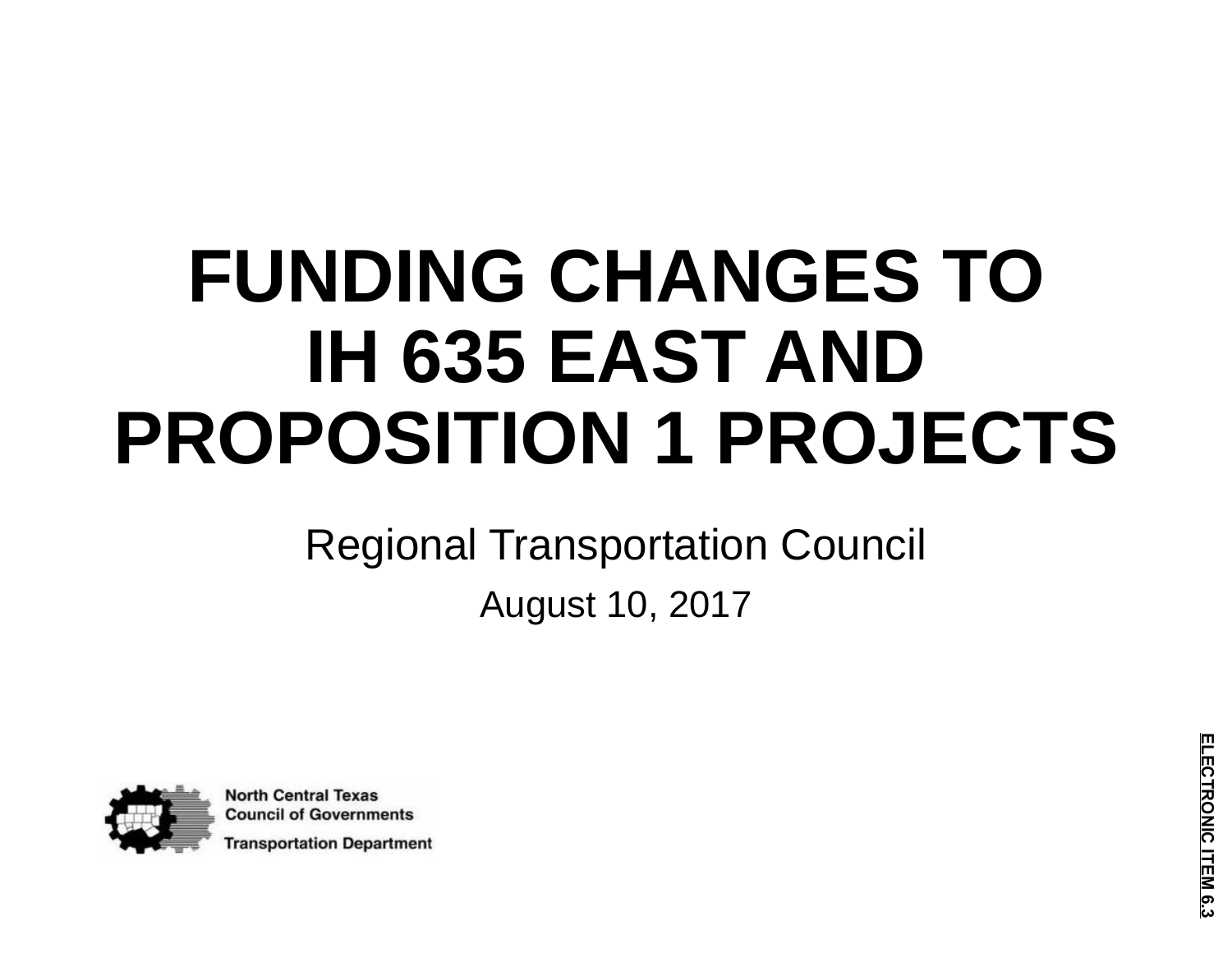## **2017-2018 CMAQ/STBG PROJECT FUNDING PROGRAMS**

The Programs include:

Federal/Local Funding Exchanges

Automated Vehicle Program

Strategic Partnerships

Planning and Other Studies

#### **10 Year Plan/Proposition 1 Adjustments**

Sustainable Development Phase 4: Turnback Program, Context Sensitive, Transit Oriented Development (TOD) **Projects** 

Transit Program

Assessment Policy Program(s)/Project(s)

Local Bond Program Partnerships

Safety, Innovative Construction, and Emergency Projects

Management and Operations (M&O), NCTCOG-

Implemented, and Regional/Air Quality Programs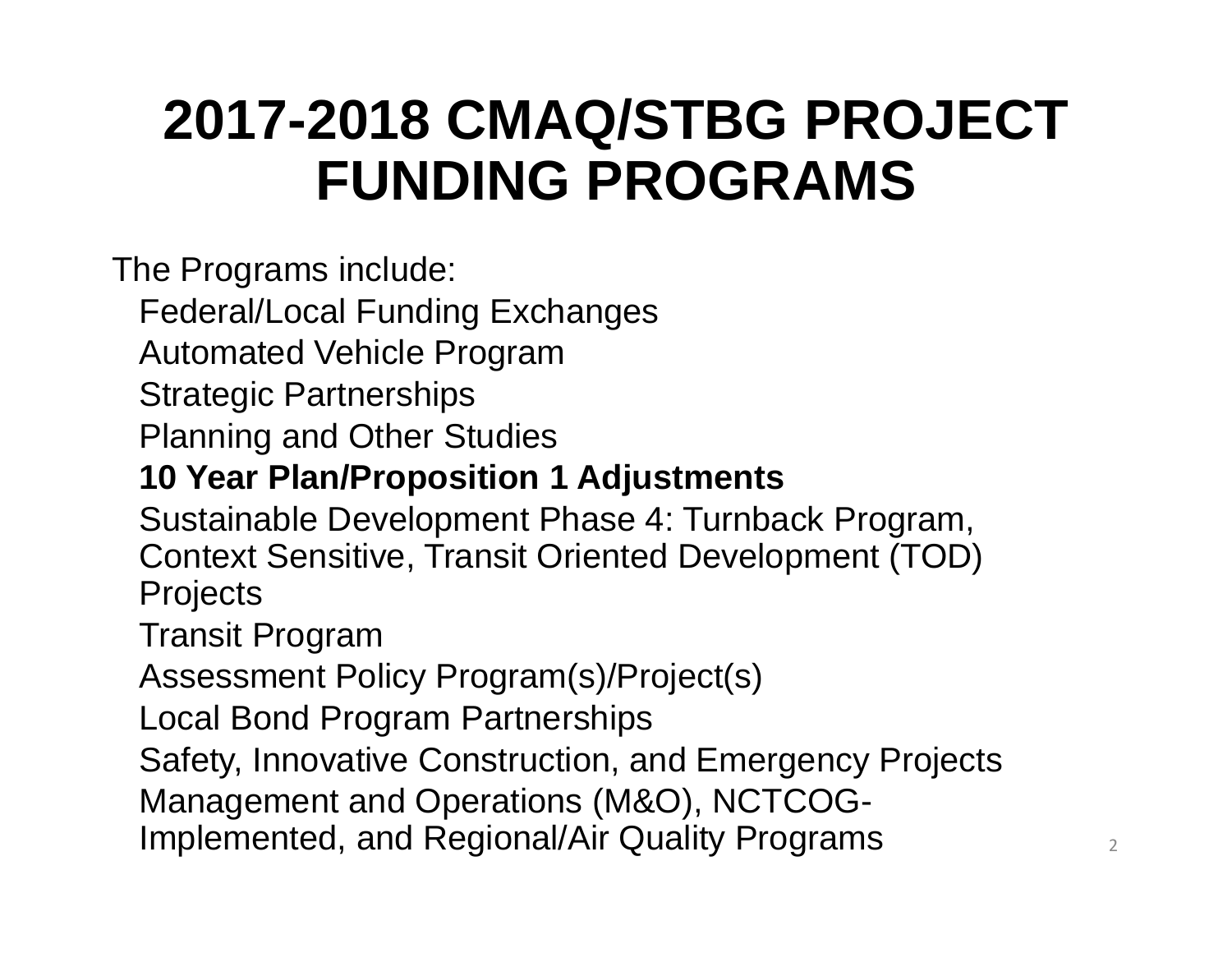#### **2017-2018 CMAQ/STBG FUNDING PROGRAM: 10-YEAR PLAN/PROPOSITION 1 ADJUSTMENTS**

This action is the first phase of the 10-Year Plan and Proposition 1 Adjustments program.

These changes are needed early for inclusion in the 2018 Unified Transportation Program (UTP).

The second phase of this program will be brought back and will include:

Year-of-Expenditure/Total Project Cost updates Adjustments due to revised construction costs Adjustments due to changes in funding allocations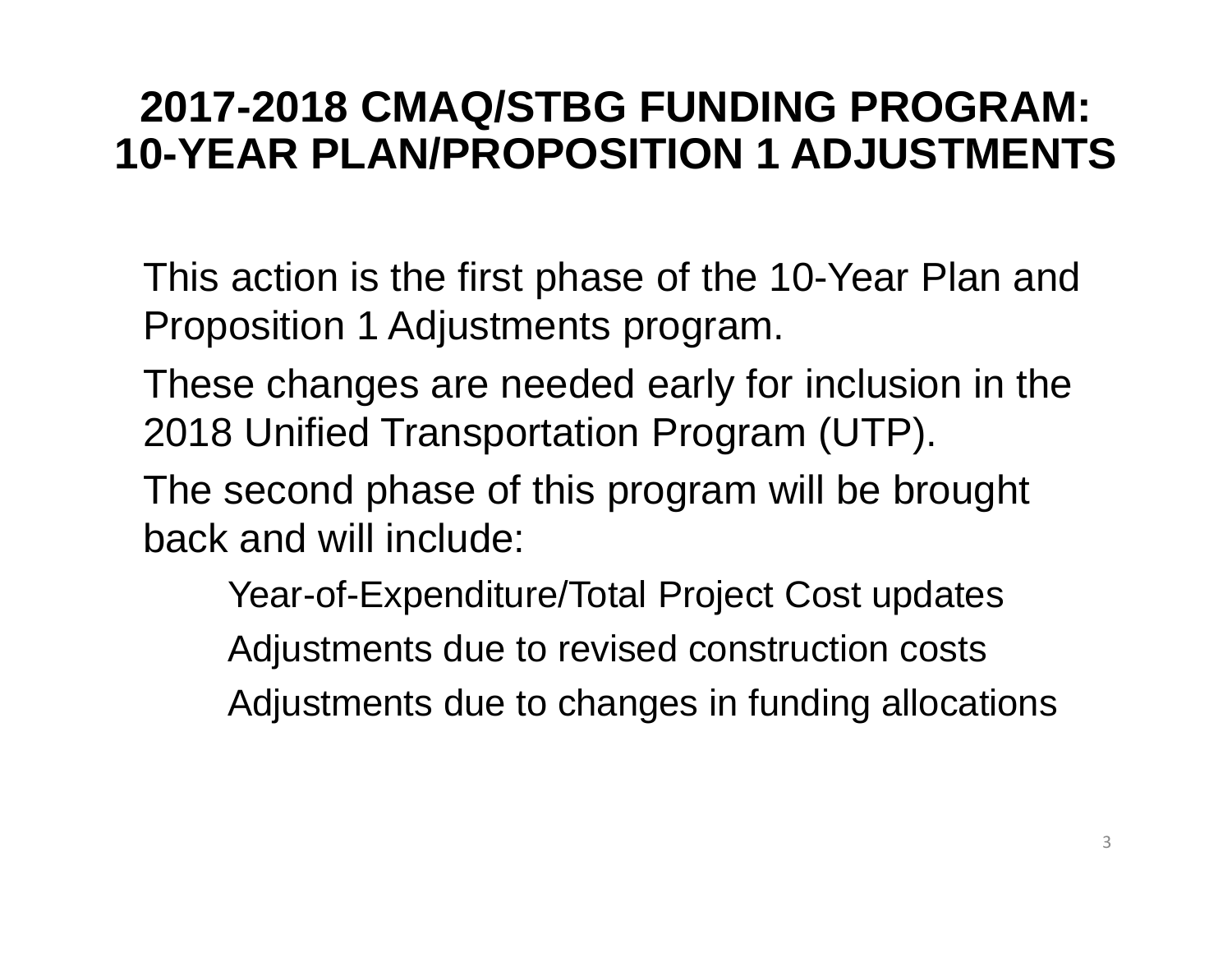## **PROPOSITION 1 FUNDING ADJUSTMENTS**

In 2015, the Regional Transportation Council (RTC) approved Proposition 1 funding for Fiscal Years 2015-2019.

Since that time, revenue projections have been reduced.

As projects have let or have been implemented,

there are cost overruns and underruns.

Funding adjustments are needed on several projects.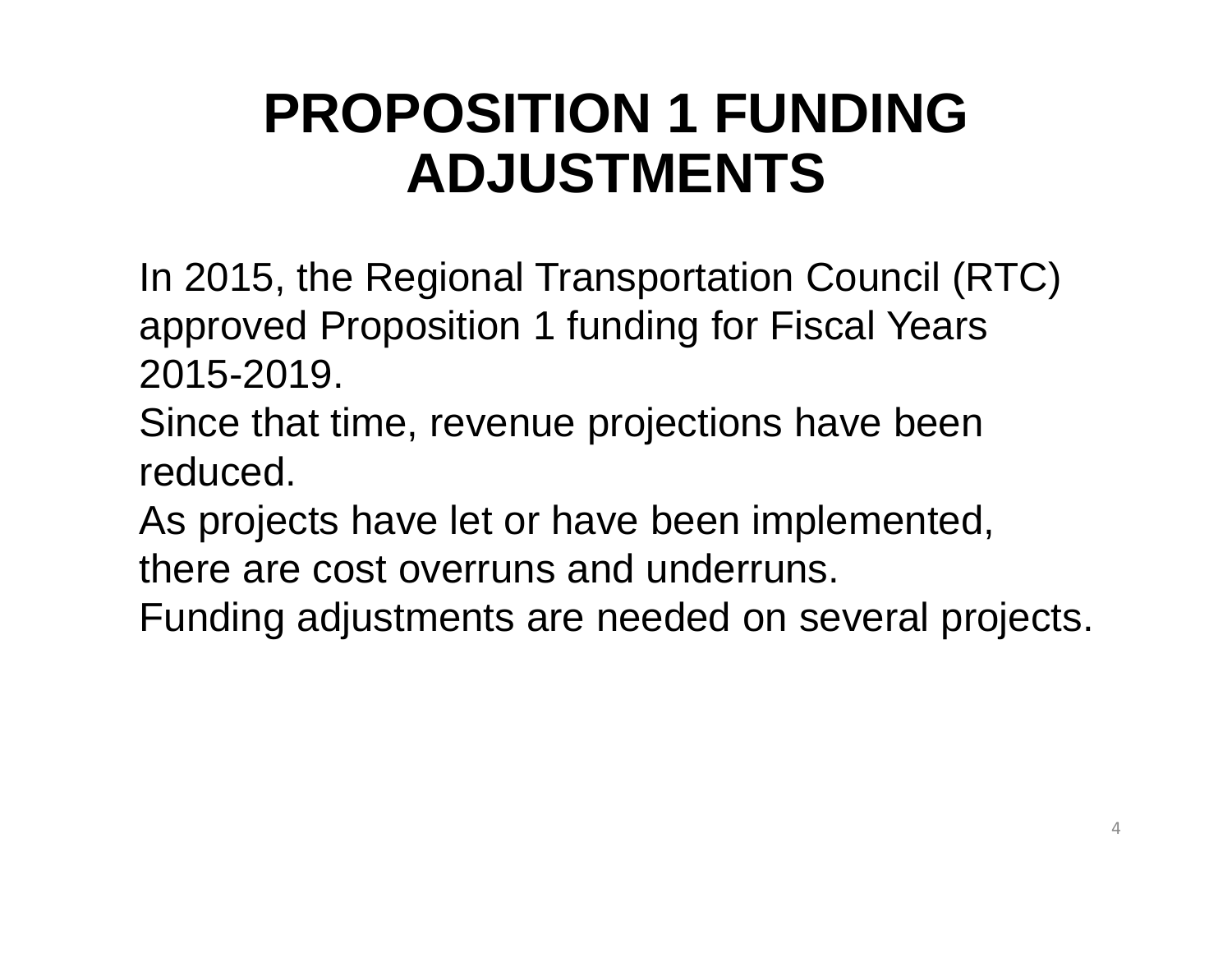### **PROPOSED PROPOSITION 1 FUNDING ADJUSTMENTS**

Congestion Mitigation and Air Quality Improvement Program (CMAQ) funds (\$81,942,307) are being requested for eligible expenses.

All projects will remain funded.

Several projects will be pushed to FY 2027 temporarily.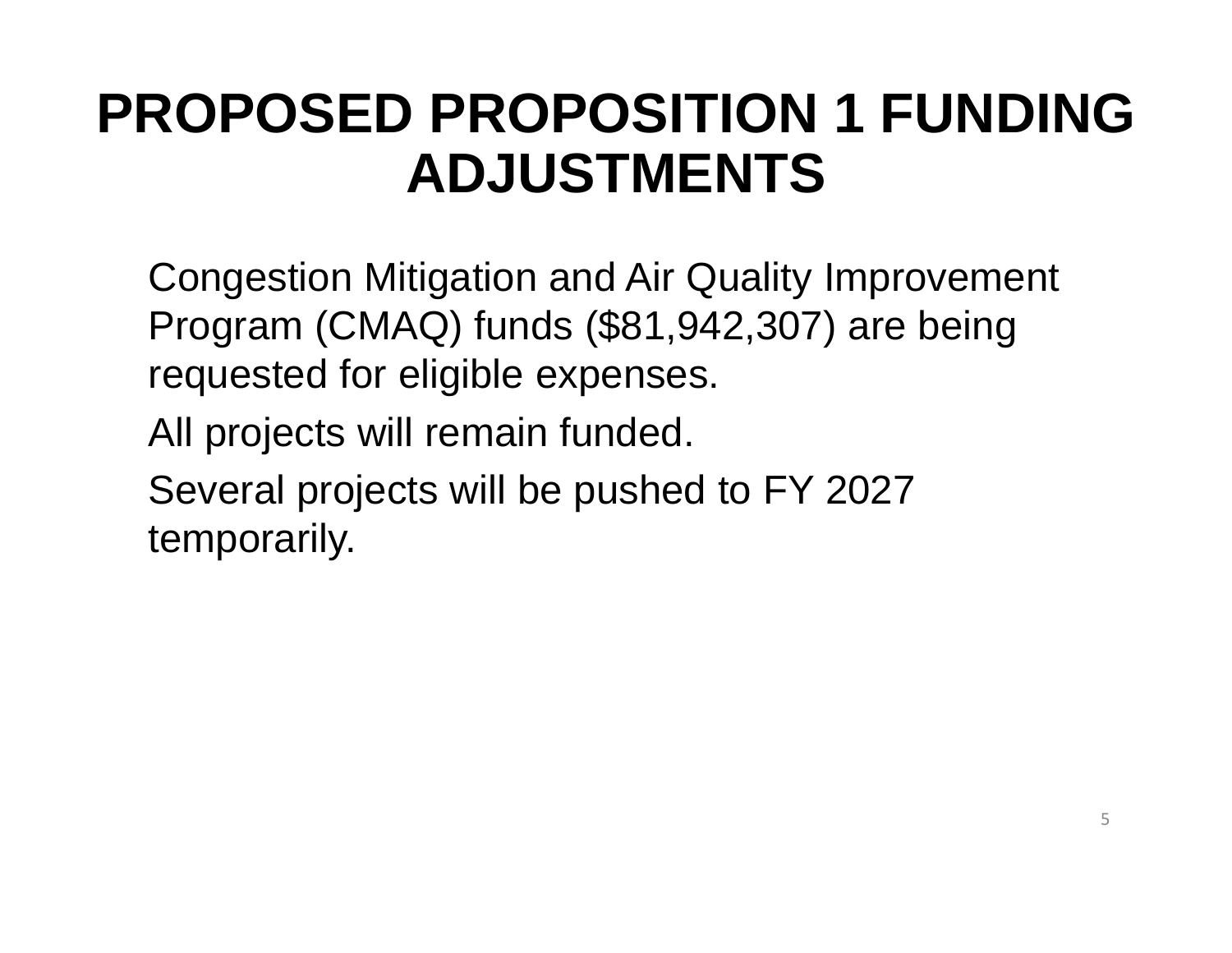## **IH 635 EAST PROJECT**

The Texas Legislature declined to approve a bill that would have authorized IH 635 East to be funded through a Comprehensive Development Agreement (CDA).

The Texas Department of Transportation (TxDOT) and the RTC must develop a new funding partnership in order to implement this project. If the whole project is not funded, the project will be built from West to East.

Initial focus is on Phase 1 of the IH 635 East Project, from US 75 to Royal/Miller Road (i.e., contingency) Project includes tolled managed lanes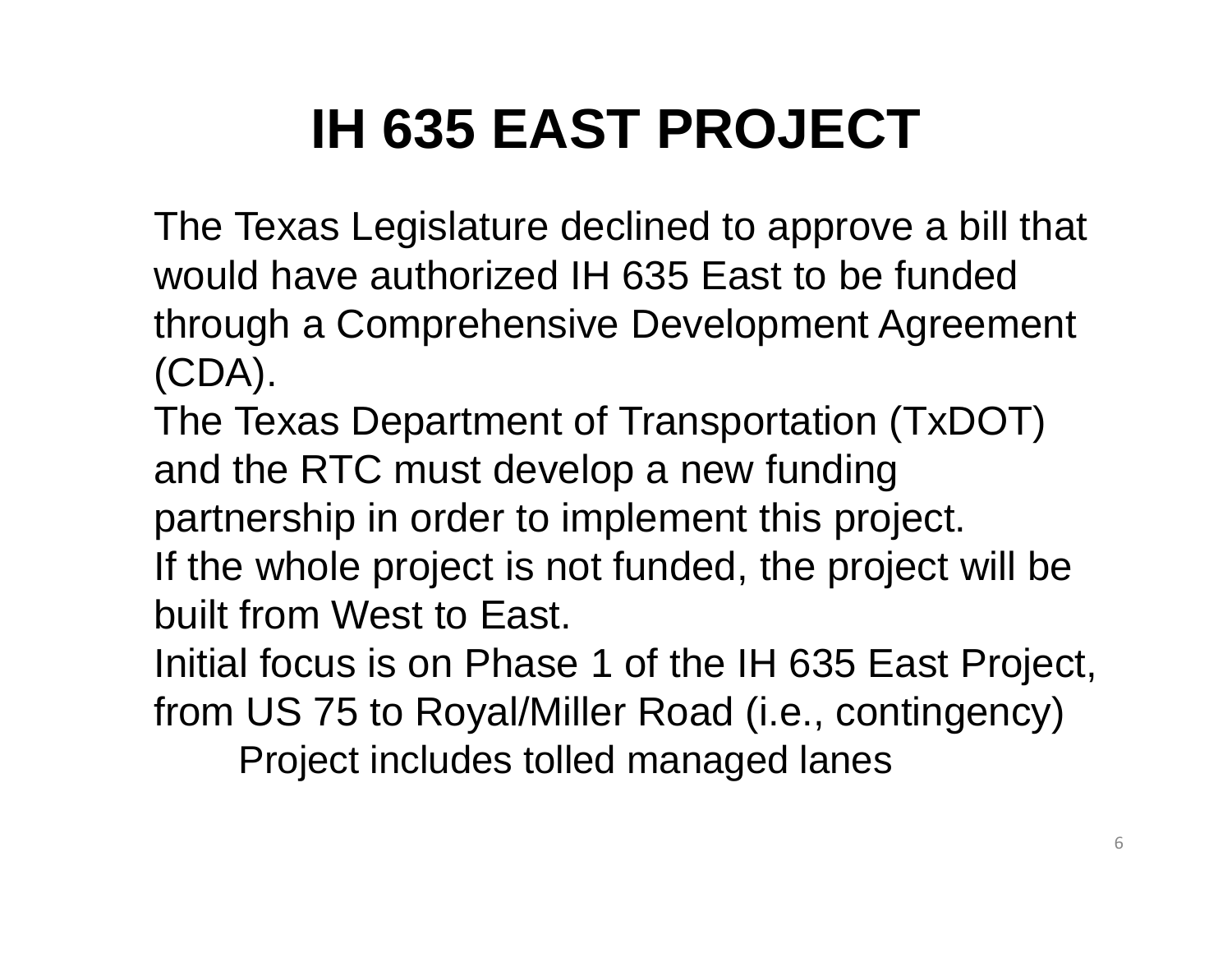## **PROJECT LOCATION**

Project Limits: US 75 to IH 30

Project Length: 11 miles

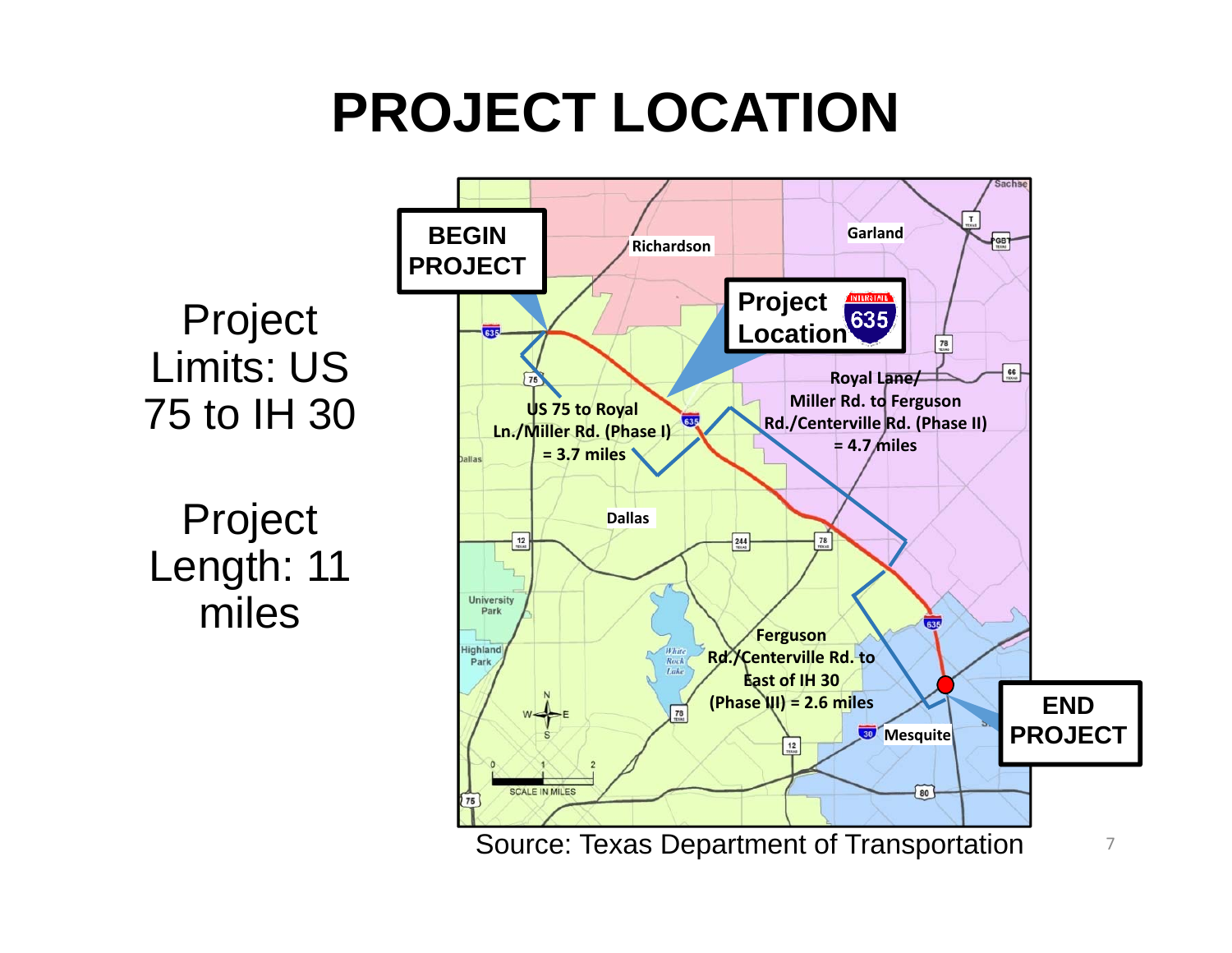## **PROPOSED IH 635 EAST PROJECT FUNDING CHANGES**

Reallocate existing toll-eligible funding (i.e., Category 2) from the 10-Year Plan to IH 635 East Phase 1.

Proposed action moves Category 2 funds from later phases of IH 635 East and 4 projects in Collin County to IH 635 East, Phase 1 (i.e., trading funding sources).

The funds from those four projects were replaced with Category 4 and 12 funds from later phases of IH 635 East.

The total funding in each county remains the same.

All four Collin County projects were made whole.

Funding temporarily reduced on later phases of IH 635 East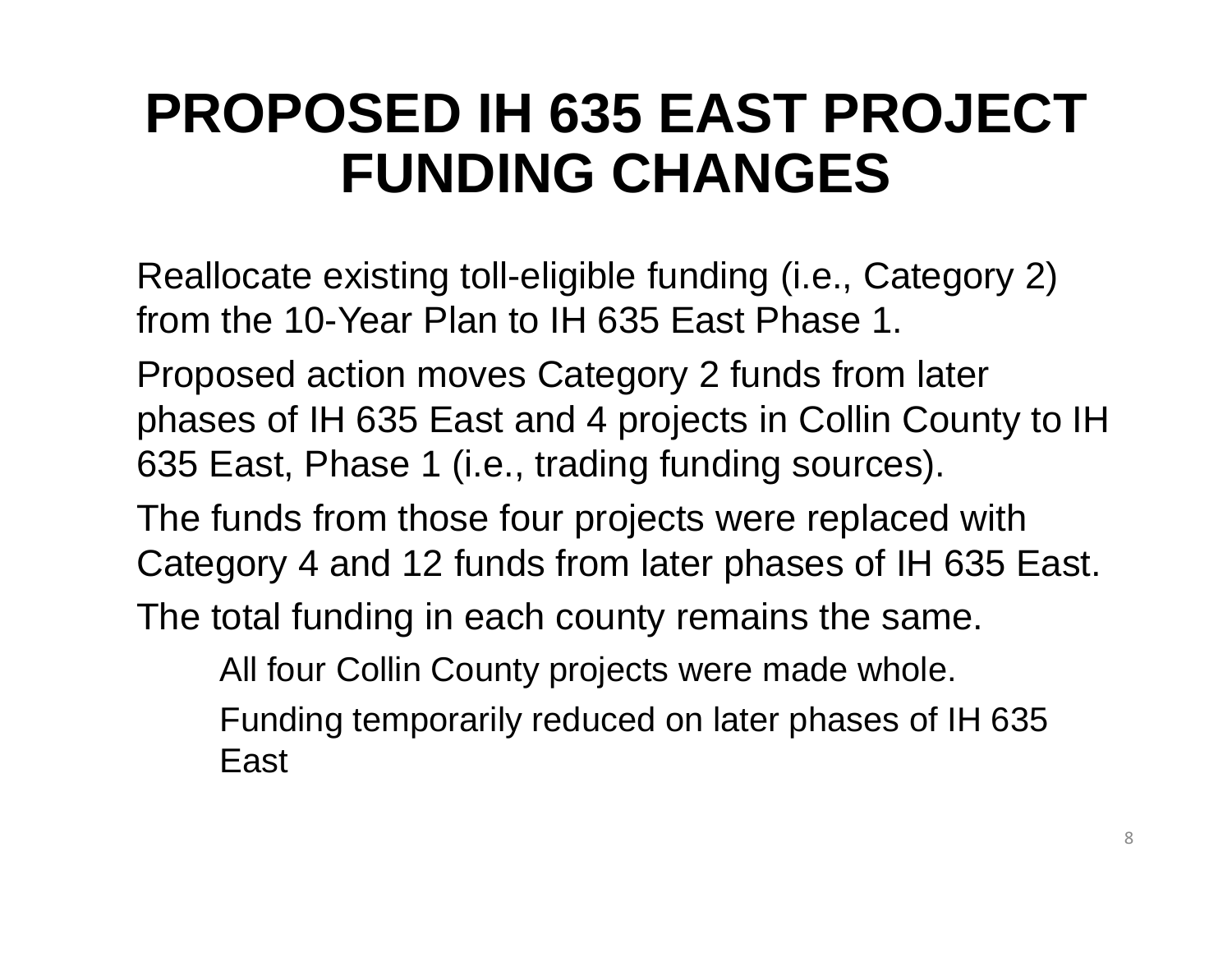## **POSSIBLE FUNDING SOLUTIONS FOR FUTURE PHASES OF IH 635 EAST**

Phase 1 would be fully funded with \$469 million of Category 2 funds (Skillman/Audelia and IH 635 East built together).

The rest of the project would still have \$293.7 million in Category 4 and 12 funds.

Later phases would receive 100% of toll revenue from Phase 1 until fully funded.

IH 635 East is a candidate to receive the \$300 million in Dallas County contingency funds set aside in the Regional 10-Year Plan.

There are potential proprietary agreements with private sector partners that may include a TIFIA loan.

Texas Transportation Commission (TTC) review of the UTP is pending.

A potential federal funding initiative could be utilized (e.g., national infrastructure programs).

There is the option of tolling the entire corridor.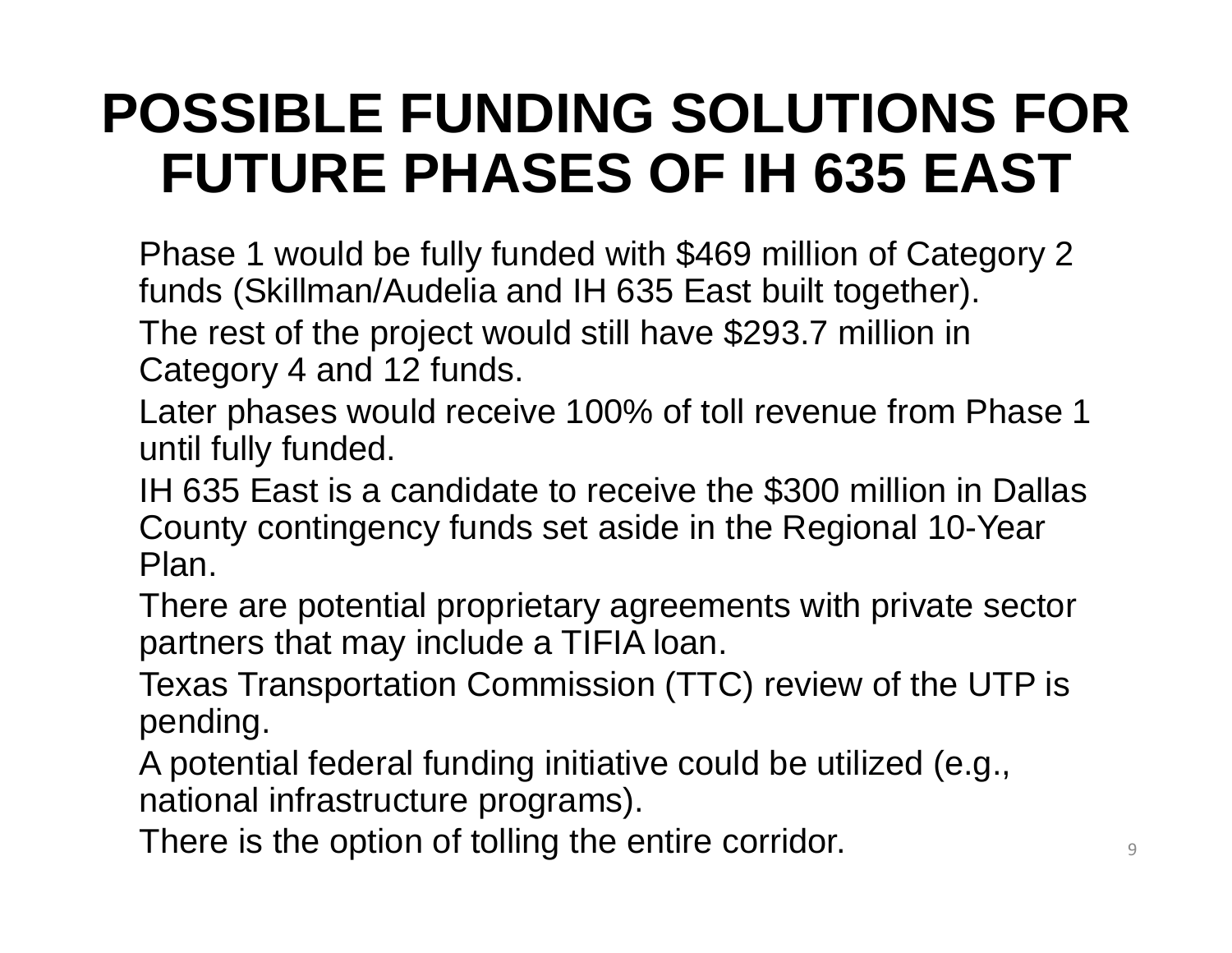## **REQUESTED ACTION**

RTC Approval of:

- Funding changes to the affected Proposition 1 projects as summarized in Reference Item 6.1
- Funding changes to fully fund the IH 635 East Phase 1 project as summarized in Reference Item 6.2
- Reviewing options to build IH 635 East as a single project.
- Administratively amending the 2017-2020 Transportation Improvement Program (TIP)/Statewide Transportation Improvement Program (STIP) and other planning/administrative documents to incorporate these changes.